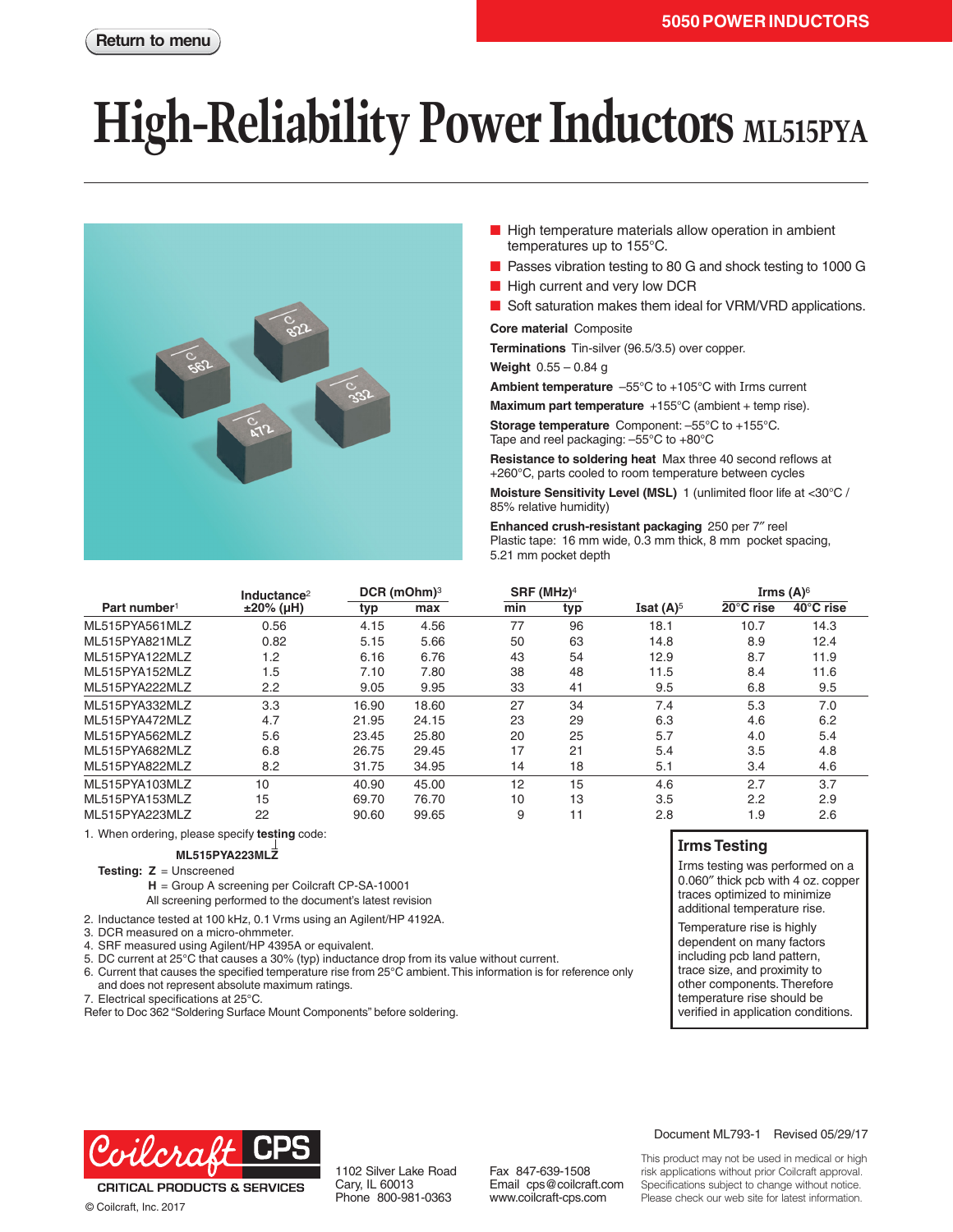

## **ML515PYA Series (5050)**



© Coilcraft, Inc. 2017

1102 Silver Lake Road Cary, IL 60013 Phone 800-981-0363

Fax 847-639-1508 Email cps@coilcraft.com www.coilcraft-cps.com

Document ML793-2 Revised 05/29/17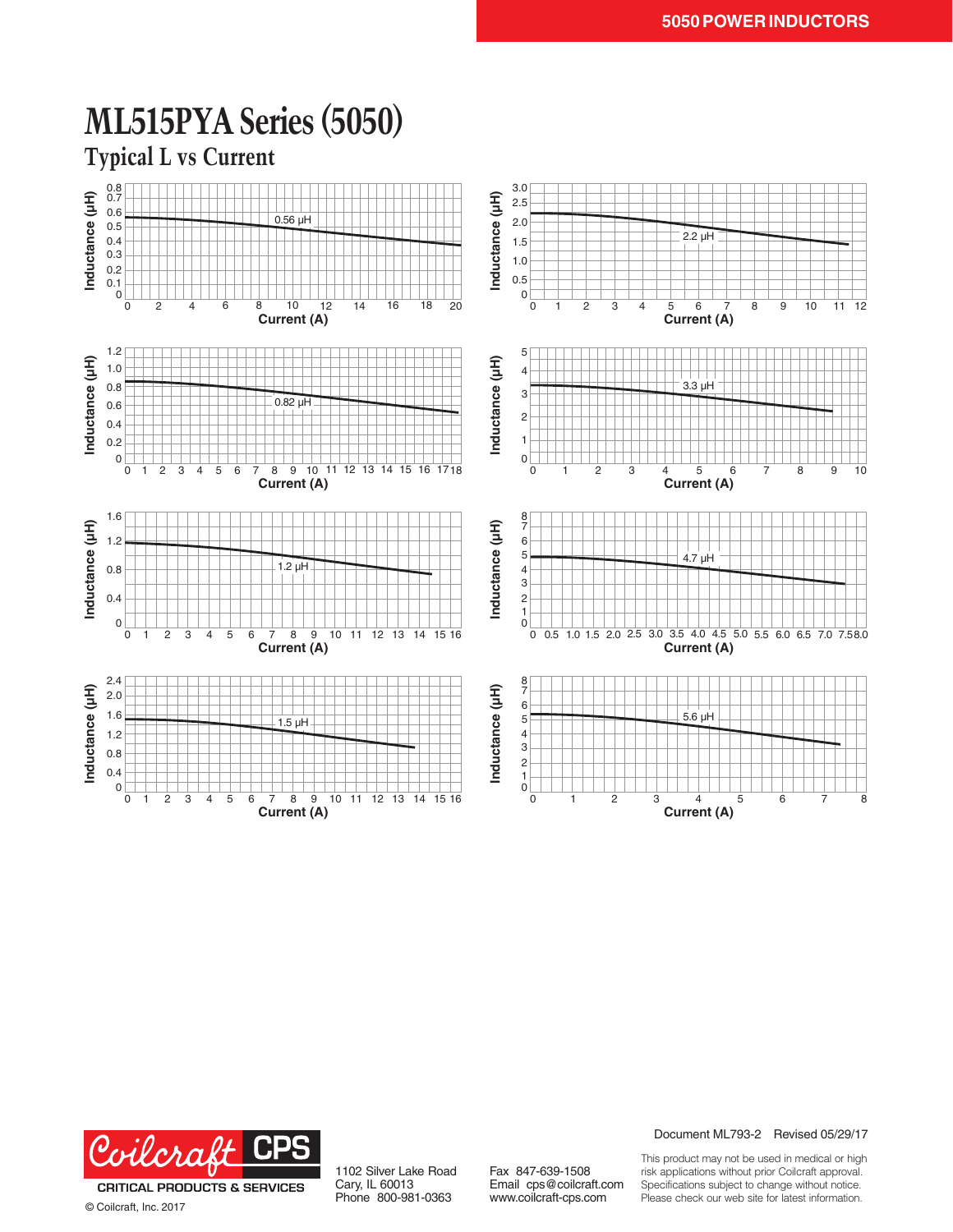

### **ML515PYA Series (5050)**

**Current (A)**

**Typical L vs Current**



© Coilcraft, Inc. 2017

1102 Silver Lake Road Cary, IL 60013 Phone 800-981-0363

Fax 847-639-1508 Email cps@coilcraft.com www.coilcraft-cps.com

Document ML793-3 Revised 05/29/17